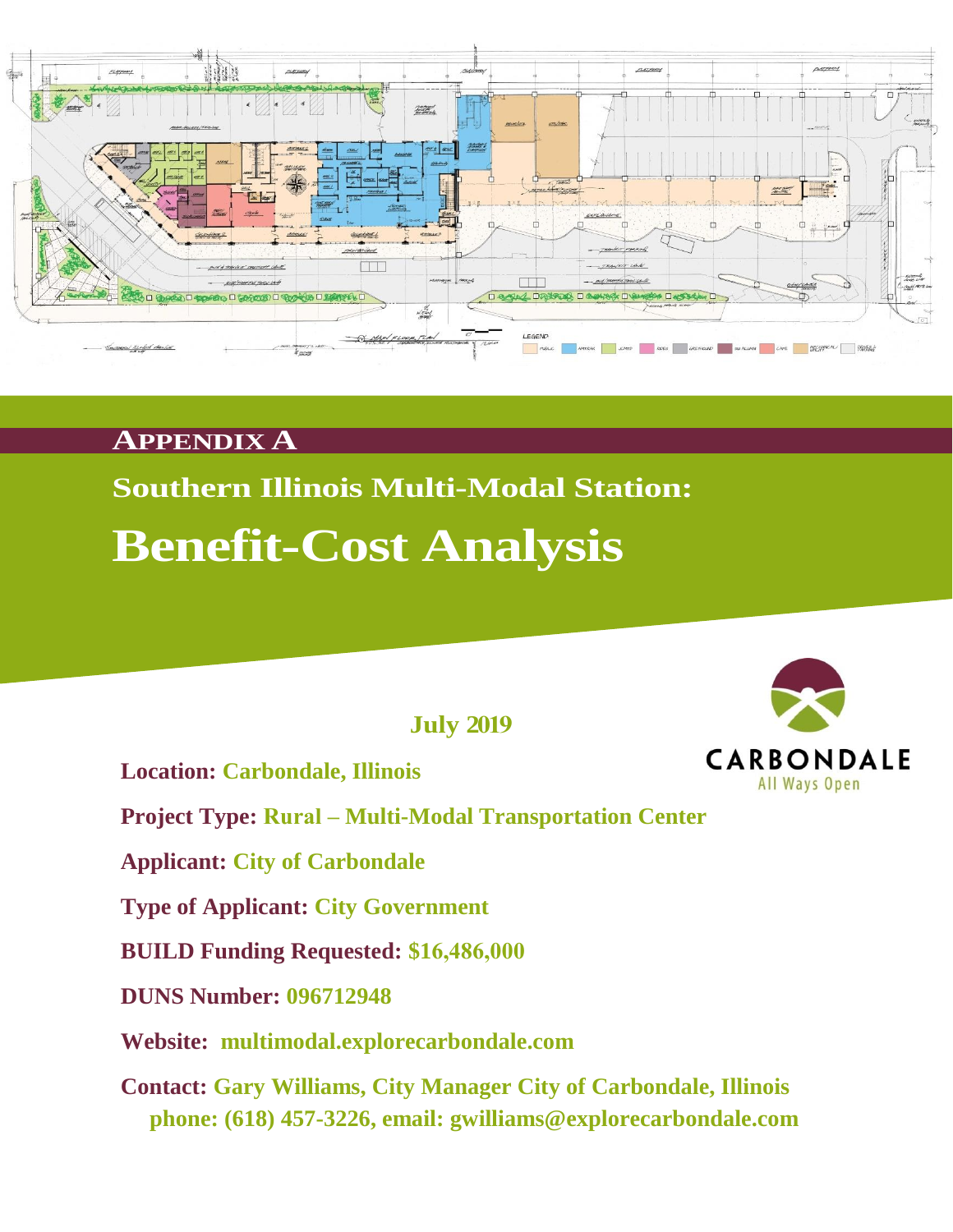#### **A1.0 Summary**

| <b>Analysis Item</b>                      | <b>Outcome</b>                                                            |
|-------------------------------------------|---------------------------------------------------------------------------|
| <b>Current Status/Baseline</b>            | • Existing, aging Amtrak Station                                          |
| & Problem to be                           | Station and facilities need ADA upgrades                                  |
| addressed                                 | • Current ridership exceeds capacity of station                           |
|                                           | • Does not provide central location for multiple modes of transportation  |
|                                           | • No connectivity between transportation modes                            |
|                                           | Inefficient and unsafe transfers between transportation modes             |
|                                           | • Does not include office space for other transportation services or      |
|                                           | organizations                                                             |
|                                           | • Does not enhance and encourage revitalization and economic              |
|                                           | growth of Downtown                                                        |
| Change to<br><b>Baseline/Alternatives</b> | • Construction of a new Southern Illinois Multi-Modal Station (SIMMS) to  |
|                                           | provide access for modes of transportation including: Amtrak, Greyhound,  |
|                                           | Commuter Busses, Transit Buses, Pedestrians, and Bicyclists<br>• No-Build |
| Type of Impacts                           | • Revitalize Downtown Carbondale                                          |
|                                           | • Meet future Amtrak ridership demands                                    |
|                                           | • Create a true Multi-Modal facility                                      |
|                                           | • Create new jobs                                                         |
|                                           | • Improve transportation connectivity                                     |
|                                           | • Expand transportation alternatives in Downtown Carbondale               |
|                                           | • Meet ADA design standards to provide transportation access to all users |
| Population Affected by                    | Amtrak passengers (local, regional & national)                            |
| Impacts                                   | SIUC students, faculty, and staff                                         |
|                                           | Tourists to Carbondale & Southern Illinois region                         |
|                                           | <b>Business travelers</b>                                                 |
|                                           | • Disabled and economically disadvantaged populations                     |
|                                           | Residents of Carbondale, Jackson County, and Southern Illinois            |
|                                           | • Downtown businesses                                                     |
| Economic Benefit                          | Monetized value of:                                                       |
|                                           | • Vehicle operations & maintenance                                        |
|                                           | • Reduced fuel consumption<br>Reduced emissions                           |
|                                           | Reduced travel time (due to congestion)                                   |
|                                           | • Reduced accident costs                                                  |
|                                           | Increases tourism                                                         |
| <b>Summary of Results</b>                 | Estimated dollar value of:                                                |
|                                           | Time savings                                                              |
|                                           | Reduced pollution                                                         |
|                                           | Reduced fuel consumption                                                  |
|                                           | • Reduced vehicle operations & maintenance                                |
|                                           | • Reduced accident costs                                                  |
| <b>B/C</b> Ratio                          | The results of the BCA are:                                               |
|                                           | • No Discount: $3.55:1$                                                   |
|                                           | 3% Discount: 2.19:1                                                       |
|                                           | 7% Discount: 1.25:1                                                       |

### **Table 1: Summary of Benefit-Cost Analysis – Southern Illinois Multi-Modal Station**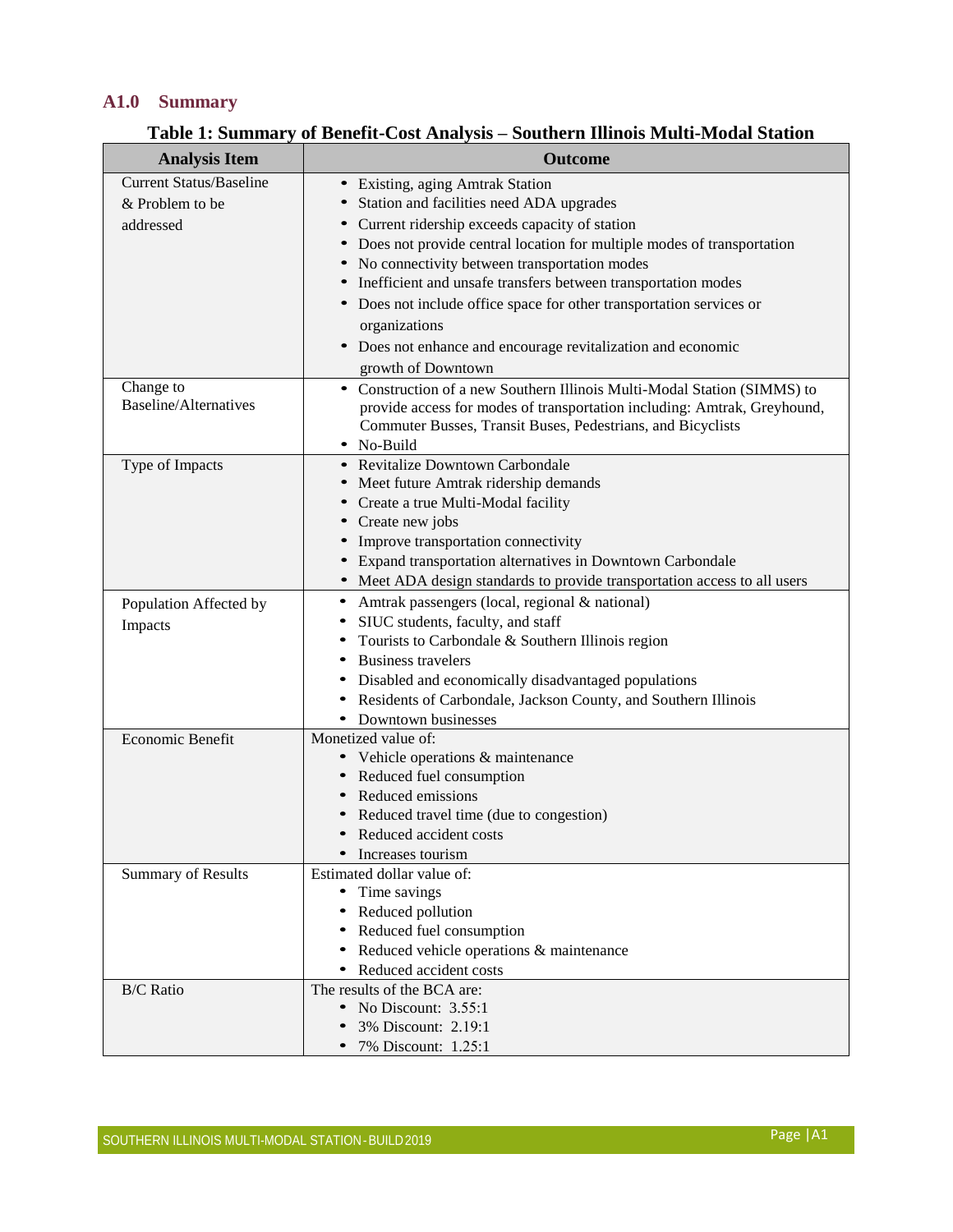#### **A2.0 Introduction**

This document provides a description of the input data and the methodological standards utilized for the benefit-cost analysis (BCA) of the SIMMS project as submitted by the City of Carbondale, Illinois for the BUILD Grant funding.

BCA is a conceptual framework that quantifies, in monetary terms, as many of the costs and benefits of a project as possible. Benefits are broadly defined. They represent the extent to which people impacted by the project are made better-off, as measured by their own willingness-to-pay. In other words, central to a BCA is the idea that people are best able to judge what is "good" for them, what improves their well-being or welfare.

BCA also adopts the view that a net increase in welfare (as measured by the summation of individual welfare changes) is a good thing, even if some groups within society are made worse-off. A project or proposal would be rated positively if the benefits to some are large enough to compensate the losses of others.

Finally, BCA is typically a forward-looking exercise, seeking to anticipate the welfare impacts of a project or proposal over its entire life-cycle. Future welfare changes are weighted against today's changes through discounting, which is meant to reflect society's general preference for the present, as well as broader inter-generational concerns.

#### **A2.1 Analysis Framework**

The BUILD project is expected to produce both quantifiable and less tangible qualitative benefits. The benefit-cost analysis conducted for the SIMMS project includes the quantifiable benefits and considers impacts and externalities of sufficient quality.

The specific methodology developed for this application was developed using the above BCA principles and the American Association of State Highway and Transportation Officials (AASHTO) guide *User Benefit Analysis for Highways* (August 2003) and with the ARRA guidance in the Federal Register. In particular, the methodology involves:

- Establishing existing and future conditions under the "build" and "no-build" scenarios.
- Assessing benefits with respect to each of the long-term outcomes identified in the Notice of Funding Opportunity (NOFO).
- Measuring benefits in dollar terms, whenever possible, and expressing benefits and costs in a common unit of measurement.
- Using DOT guidance for the valuation of travel time savings, benefits, and reductions in air emissions, while relaying on industry best practice for the valuation of other effects.
- Discounting future benefits and costs with the real discount rates recommended by the DOT (7% and 3% for sensitivity analysis).
- Conducting a sensitivity analysis to assess the impacts of changes in key estimating assumptions.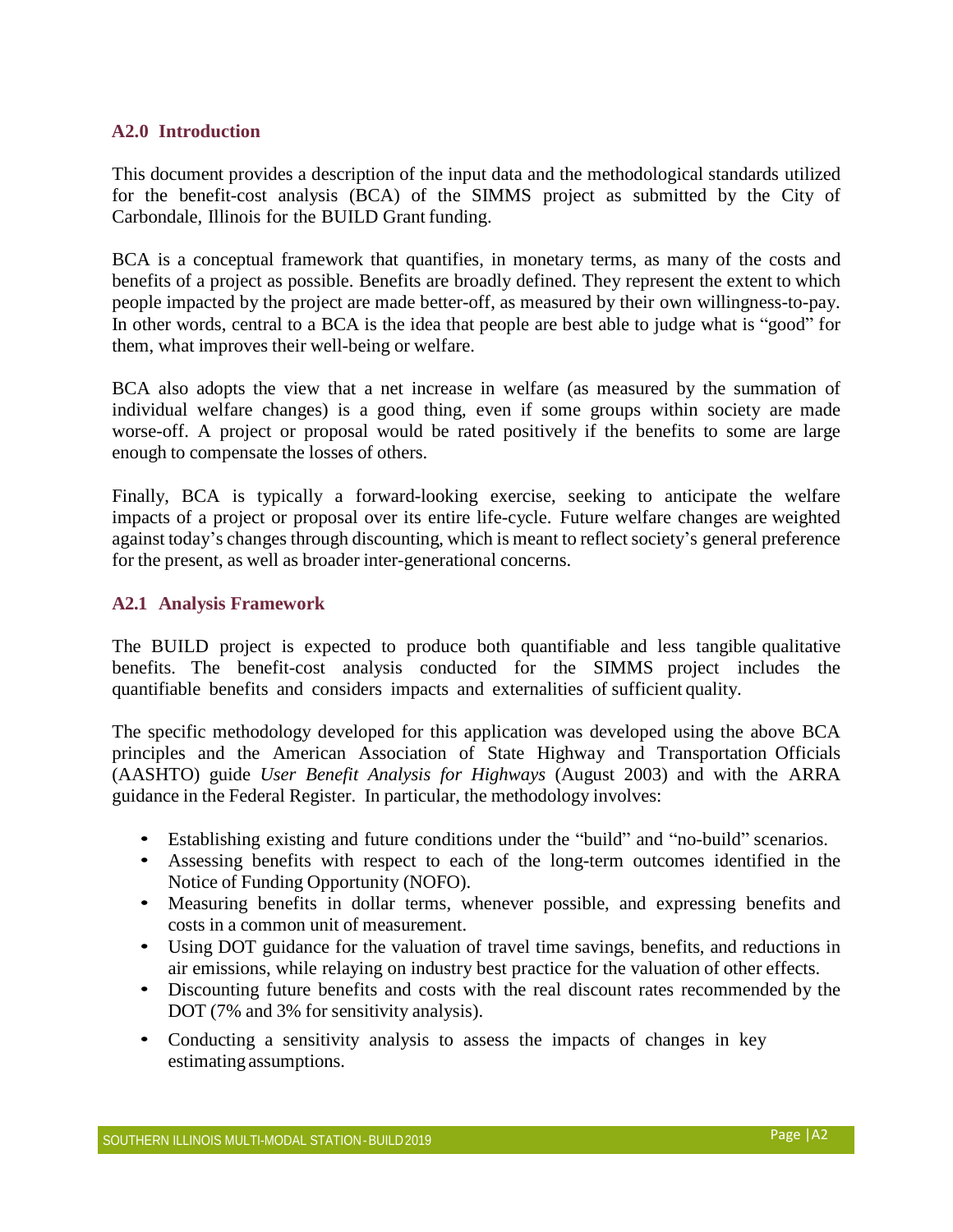A typical benefit-cost analysis uses a standard 20-year lifecycle to facilitate comparisons across projects. Per the guidelines, coupled with the expected life span of the SIMMS building and appurtenances, a 40-year lifecycle was used for this analysis. A typical benefit-cost analysis for a transportation project measures four primary categories of user benefits:

- Travel time savings
- Vehicle operating cost reductions
- Safety improvements
- Emission reductions, including greenhouse gases

For the BUILD Grant application, the benefit-cost analysis has been expanded to include vehicle crash reductions.

Project capital costs are estimated annually from the start of construction to 4 years after the project construction is completed and the facility opened to users. Project capital costs include:

- Property acquisition
- Engineering and design
- Construction

In addition to project capital costs, the project will have annual costs after construction is completed and the station is opened to users. These annual costs include operation and maintenance (O&M) costs. The O&M costs include items such as:

- Station cleaning and maintenance
- Utilities (electricity, telephone, gas, water, internet, etc.)
- Landscaping maintenance
- Parking lot, sidewalk, and outside maintenance (such as landscaping, snow removal, etc.)

The future O&M costs (per square foot of station area) for the new station and parking garage were developed based upon similar O&M costs provided by the City of Carbondale for maintenance of the historic passenger railroad depot.

The O&M costs for the new station shown in the BCA also account for the net difference between the O&M costs for the existing station and the O&M costs for the new station. Since the existing station is already incurring O&M costs, the BCA only uses the additional O&M costs for the new station based on the planned size and its energy-efficient and environmentally friendly design.

The definition of project cost is more inclusive than construction costs or the funding requested from the BUILD Grants. This methodology is conservative, but it reflects the true agency costs over the lifecycle of the proposed project.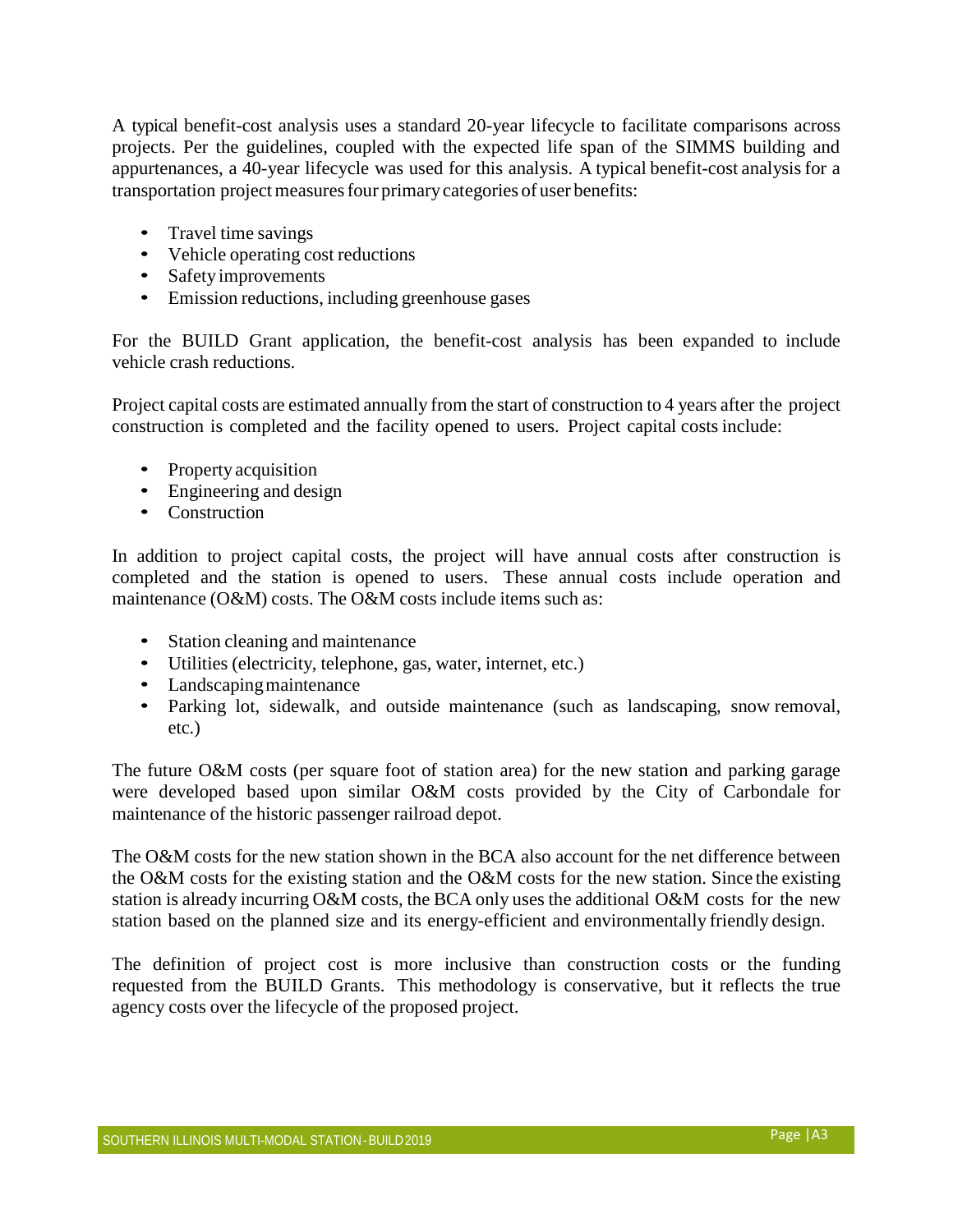Several sources of input data were consulted, examples include:

- *Downtown Revitalization Background Review,* City of Carbondale, August 2012
- *Downtown Master Plan*, City of Carbondale, 2014
- *Carbondale's Railroad History [\(http://explorecarbondale.com/carbondales-railroad](http://explorecarbondale.com/carbondales-railroad-history)[history\)](http://explorecarbondale.com/carbondales-railroad-history)*
- *City of Carbondale Comprehensive Plan,* City of Carbondale, June 2010
- *Downtown Development Plan 1990-200*, City of Carbondale, May 1990
- *Amtrak Station Program and Planning Guidelines,* Amtrak, May 2013
- U.S. Energy Information Administration
- *2006-2014 Illinois Crash Facts and Statistics,* Illinois Department of Transportation
- *An Urban Beginning: Moving Forward Together; SIMPO 2040 Long Range Transportation Plan,* Southern Illinois Metropolitan Planning Organization, September 2015
- *Multi-Modal Transportation System Assessment,* Southern Illinois Metropolitan Planning Organization, June 2014
- *Midwest Regional Rail Initiative Benefit Cost & Economic Analysis,* Transportation Economics & Management Systems, Inc. in association with HNTB, November 2006
- *Benefit-Cost Analysis Guidance for BUILD Applicants*

#### **A3.0 Economic Assumptions**

This section summarizes the economic assumptions utilized for the BCA for the SIMMS project to comply with the guidelines of the BUILD Discretionary Grant. In the cases where the BUILD Discretionary Grant guidelines did not specify value, documented standard values were utilized.

#### **A3.1 Discount Rate**

The guidance in the Federal Register for the discount is 7%. For the sensitivity analysis, the discount rate is 3%.

#### **A3.2 Study Period**

The City of Carbondale has completed the preliminary environmental site assessment for the project site, as well as the preliminary engineering layout and supporting schematic architectural design for the station. Preparation of the final engineering plans, specifications, and construction documents will begin in early 2020. Final construction plans and documents will be completed within 6 months. The project will be advertised for bid for contractors during the fourth quarter of 2020 and the contract for the construction of the station should be awarded shortly thereafter. The construction of SIMMS is expected to be completed and the station opened during the first quarter of 2023.

The BCA study period is 40 years, beginning at the end of the first quarter of 2023 and ends in the fourth quarter of 2062.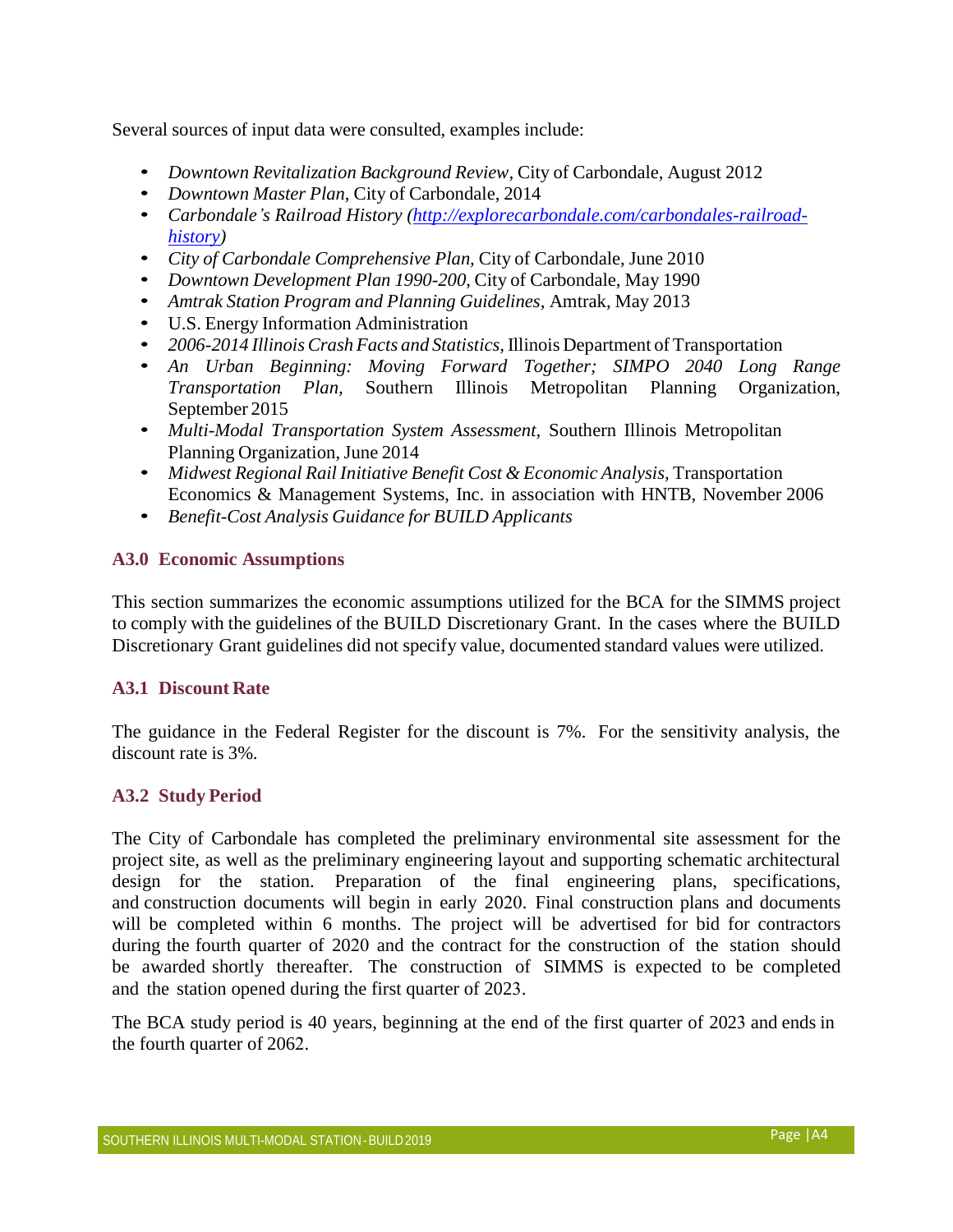#### **A4.0 Project Overview**

The project under analysis consists of the design and construction of a new Multi-Modal transportation center, SIMMS, in Downtown Carbondale. SIMMS will include a new two-story station and parking garage. The project also includes the demolition of the existing station.

The purposes of the proposed project are to:

- Create a Multi-Modal station to connect Amtrak, Greyhound, Jackson County Mass Transit, South Central Illinois Transit, Shawnee Mass Transit, RIDES Mass Transit, Saluki Express, taxies, passenger vehicles, bicycles, and pedestrians in one, central location in Downtown Carbondale to encourage Multi-Modal trips (**Economic Competiveness** and **Quality of Life**)
- Reduce fuel consumption and emissions (**Environmental Sustainability**)
- Design and construction of a modern station, per the Amtrak Station Programming Guidelines, to meet future transportation needs and ridership (**State of Good Repair**)
- Provide safe accommodations for motorized and non-motorized transportation users to connect to other modes to transportation, including ADA accessible facilities (**Safety**)
- Design and construction of a station that meets the safety and security needs of patrons (**Safety**)
- Create jobs in an economically disadvantaged region; connect people with employment, education, healthcare, and other essential services via safe, reliable and affordable transportation; and revitalize Downtown Carbondale (**Economic Competitiveness**)
- Spur and enhance the revitalization of Downtown Carbondale (**Economic Competitiveness**)
- Connect people with employment (**Economic Competitiveness**)

#### **A5.0 Base Scenario and Alternatives**

The base or, "no build", scenario includes utilizing the existing Amtrak station throughout the 40 year design year (See USDOT Benefit-Cost Analysis Guidance for BUILD and INFRA Applications). The alternative or "build" scenario includes the construction of the Multi-Modal transportation center, SIMMS.

#### **A6.0 Amtrak Passenger Ridership**

The existing Amtrak ridership volume at the Carbondale Amtrak station was obtained from the National Association of Railroad Passengers. Ridership data between 2009 and 2016 was collected to determine the annual average growth rate of riders at the station. It was determined that the "background" Amtrak ridership at Carbondale will increase at 0.80% per year. The background Amtrak riders will use the station whether or not the new Multi-Modal center is constructed. Background ridership is influenced by many factors which can have either a positive or negative impact on ridership. For example, rising gasoline prices would tend to increase ridership while low fuel prices would result in lower ridership. On time performance of Amtrak trains has had a negative effect on ridership in recent years with estimates of as high as 25% reduction in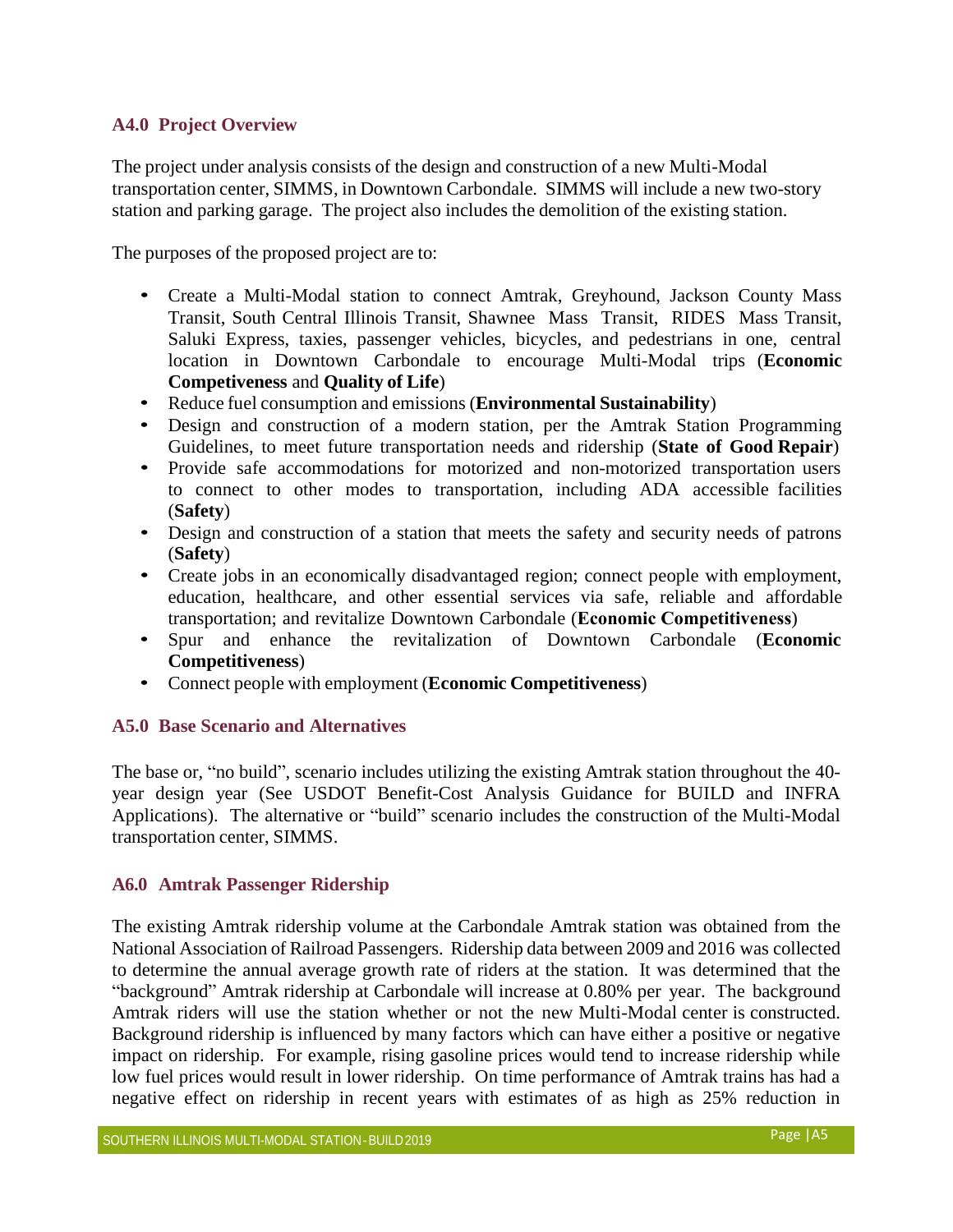ridership due to poor on time performance. The Amtrak service in Carbondale is hosted on a Canadian National railway and thus must compete with freight traffic and comply with CN operating restrictions. Amtrak has proposed in its FY-2019 Legislative and Grant Request to Congress that legislation be passed to remedy these issues. Increased on time performance could substantially increase ridership over current levels, however, projected volumes were not adjusted for this potential increase.

The future, 20-year design Amtrak ridership projection at the Multi-Modal transportation center, SIMMS, was provided by Amtrak (Chicago) to the City of Carbondale. The 20-year ridership at Southern Illinois Multi-Modal Station is expected to be 211,879 riders per year. Ridership analysis capped at 20-years to maintain the data's reliability. The BCA analysis calculated the "new Amtrak riders" at SIMMS due to the new Multi-Modal center. The BCA calculations utilize the "new Amtrak riders" to calculate the benefits because they are a direct result of the project.

#### **A7.0 Local Mass Transit Ridership**

The SIMMS is expected to result in a significant increase in ridership due to improved interconnectivity, visibility and convenience. The estimated ridership growth rate is 10% in year 1, 10 % in year 2, 5% in year 3 and 1% thereafter. Using the average transit rider trip distance of 5.8 miles, this increased ridership will result in a reduction of about 950,000 miles of passenger car traffic in the first four years of the SIMMS. These benefits will continue to accrue over the 40 year period of the Benefit Cost Analysis. This reduction in passenger car miles is converted to dollars in the BCA using the current Federal mileage reimbursement rate.

#### **A8.0 Costs**

The costs for SIMMS include engineering design, property acquisition, and construction. Per the BUILD BCA guidelines, previous engineering design costs already expended by the City for the project should not be included as a "cost" for the BCA. Table 2 includes a summary of the project costs.

| Project Task                        | Cost         |
|-------------------------------------|--------------|
| <b>Land Acquisition</b>             | \$569,719    |
| Design $&$ Engineering              | \$1,778,585  |
| Construction                        | \$18,204,437 |
| Construction Testing $&$ Inspection | \$55,259     |
| <b>Total Future Project Costs</b>   | \$20,608,000 |

#### **Table 2: Project Costs**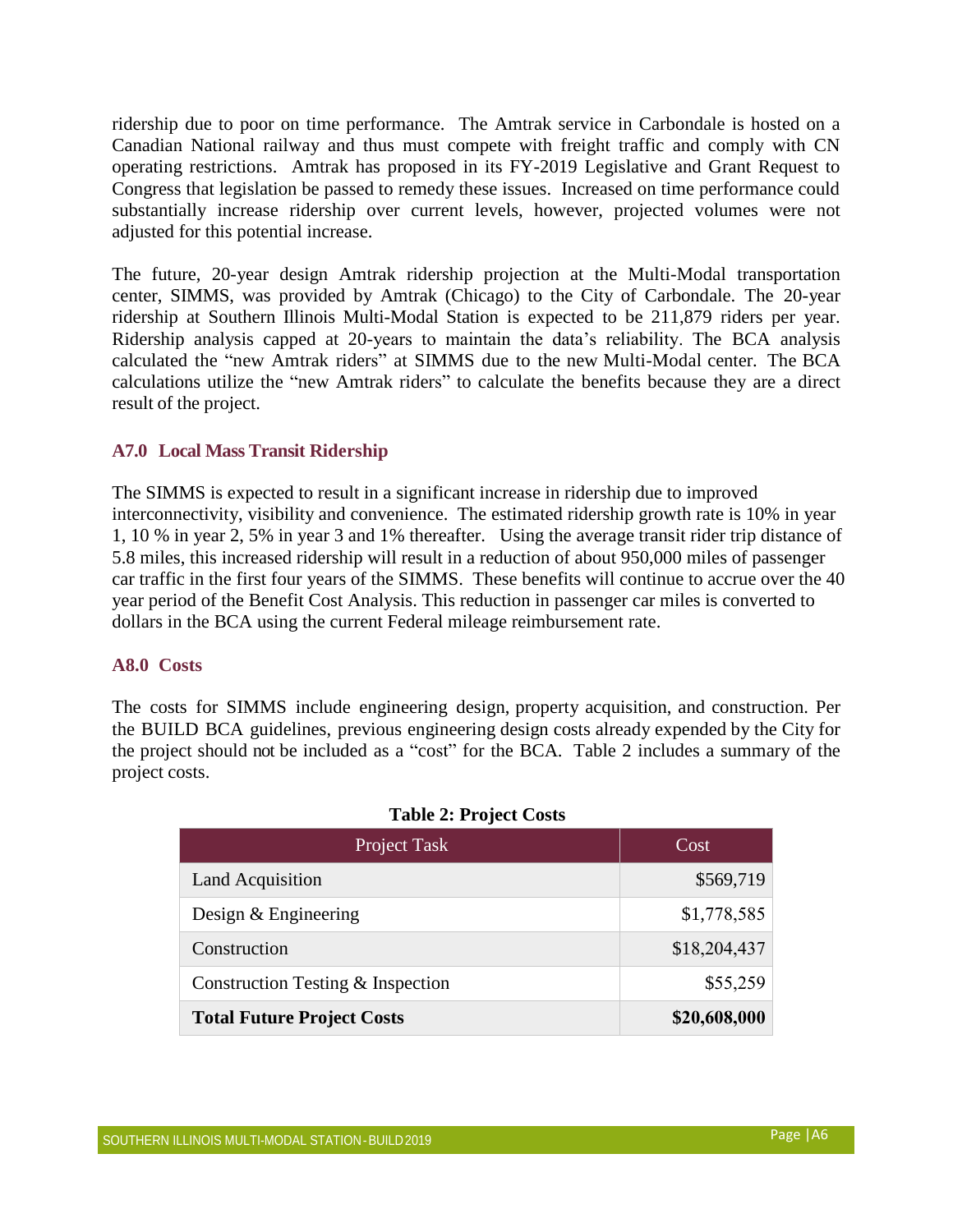#### **A9.0 Benefits**

#### **A9.1 Travel Time/Travel Delay Savings**

The BCA includes two "travel time savings" calculations for benefits due to the construction of the new Multi-Modal transportation center. By diverting passenger vehicle trips to passenger train trips, the project will create a benefit of travel time savings due to reduced congestion. The Midwest Regional Rail Initiative developed a cost per trip for travel time savings due to a reduction in traffic congestion. SIMMS will also result in a travel time savings due to a reduction in traffic congestion.

The project also results in a travel time savings due to the ability of Amtrak passengers to be productive while traveling by train as compared to driving in a single-occupant passenger vehicle. The travel time savings was calculated for business trips from Carbondale to other metropolitan stations – Chicago, Champaign, Memphis, and New Orleans. The BCA utilized a percentage of new Amtrak trips to each of the stations for business trips for the benefit calculations.

#### **A9.1 Reduced Crashes**

The new Multi-Modal transportation center will reduce the number of passenger vehicles along the roadways. The reduction of vehicle trips is due to trips previously taken by passenger vehicles being taken on the local transit system or by Amtrak passenger train. The number of reduced passenger vehicle trips was calculated for each year of the BCA study period. For passenger train traffic he origin and destination pairs (i.e. Carbondale-Chicago, Carbondale-Champaign, Carbondale- Memphis, etc.) were established in order to calculate the total vehicle miles that automobile travel was reduced by. For transit data, the increase in transit riders was multiplied by the average length of a transit passenger trip for the local system.

Annual crash data, from the Illinois Department of Transportation (IDOT), was obtained in order to determine the average annual vehicular crash rate per 1,000,000 vehicle miles traveled. The crash data includes all crashes on Illinois interstates, highways, county roadways, and local municipal streets that occurred during a calendar year. The IDOT annual crash data reports also include a total cost for the accidents that occurred during the year. The BCA utilized nine (9) years of IDOT crash data to determine the average annual crash rate per 1,000,000 vehicle miles traveled and the average annual cost of the accidents. This information was utilized to calculate the reduction of crashes and their associated costs for each year of the BCA study period for the reduction of passenger vehicle miles replaced by increased transit and Amtrak ridership.

#### **A9.2 Fuel Saved**

In order to calculate the fuel savings from the construction of SIMMS, the annual passenger vehicle miles saved, due to increased trips being taken on the local transit system or Amtrak, was utilized. Using information from the U.S. Environmental Protection Agency (USEPA), the average passenger car fuel economy rate was obtained and utilized to determine the amount of fuel saved by the project.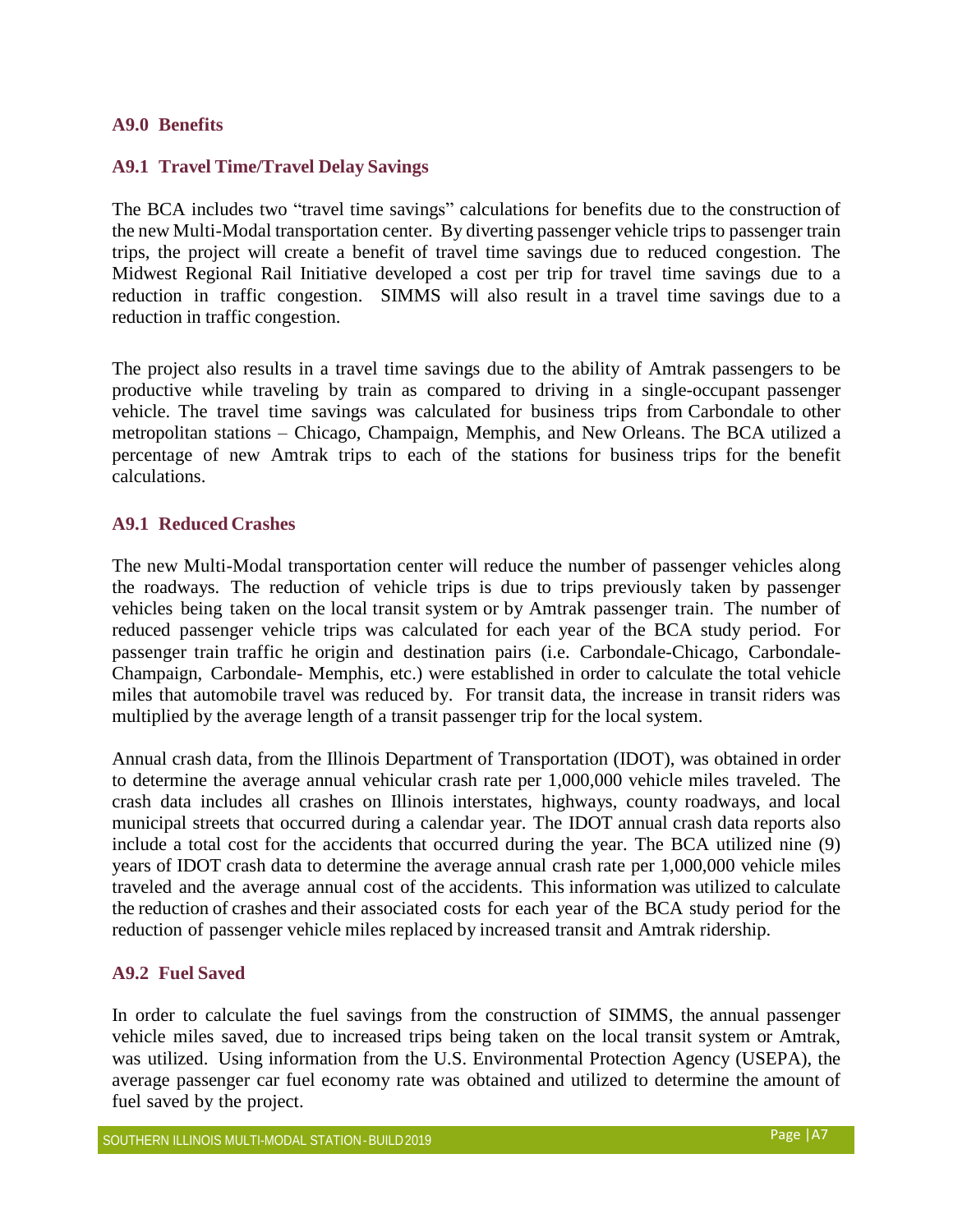#### **A9.3 Reduced Emissions**

Information from the Midwest Regional Rail Initiative Benefit Cost & Economic Analysis and the US EPA was utilized to obtain the amount of emissions generated by passenger vehicles per miles traveled and the cost associated (See tab #2 of the BCA spreadsheet). The average annual passenger vehicle miles traveled that were replaced by transit or Amtrak trips was utilized to determine the amount of emissions saved by the project as well as the monetary value of the reduced emissions.

#### **A9.4 Additional Project Benefits**

SIMMS will generate numerous benefits that are not quantifiable or unable to have a monetary value associated with them. These benefits are important benefits that are due to the implementation of the project but are not able to be included in the BCA. Table 3 includes a summary of those benefits due to the construction of SIMMS.

#### **Table 3: Additional Project Benefits Generated by Southern Illinois Multi-Modal Station**

#### **Reduction of Vehicle Emissions and Fuel Consumption**

- Due to reduction of automobile trips between Southern Illinois Multi-Modal Station and SIUC campus
- Due to increased non-motorized trips in Carbondale and surrounding areas
- Due to reduction of passenger vehicle trips in Carbondale, Jackson County, and Southern Illinois due to the increased connectivity and convenience of mass transit services at Southern Illinois Multi-Modal Station

#### **Continuous Amtrak Service**

- Design plans and construction sequencing will be done so that the existing Amtrak station remains open during construction of Southern Illinois Multi-Modal Station and the parking garage.
- During construction, no additional costs for construction of a temporary station or busing riders to another station.

#### **Travel Fee Savings**

- Due to reduction of parking fees in metropolitan areas (i.e. Chicago)
- Due to reduction of tollway fees in Chicago or other metropolitan areas

#### **Alternative Travel Options**

- Introduce new riders to Amtrak
- Introduce new riders to mass transit services
- Provide travel options for those that do not want to drive long distances or in congested areas
- Provide the opportunity for a Multi-Modal trip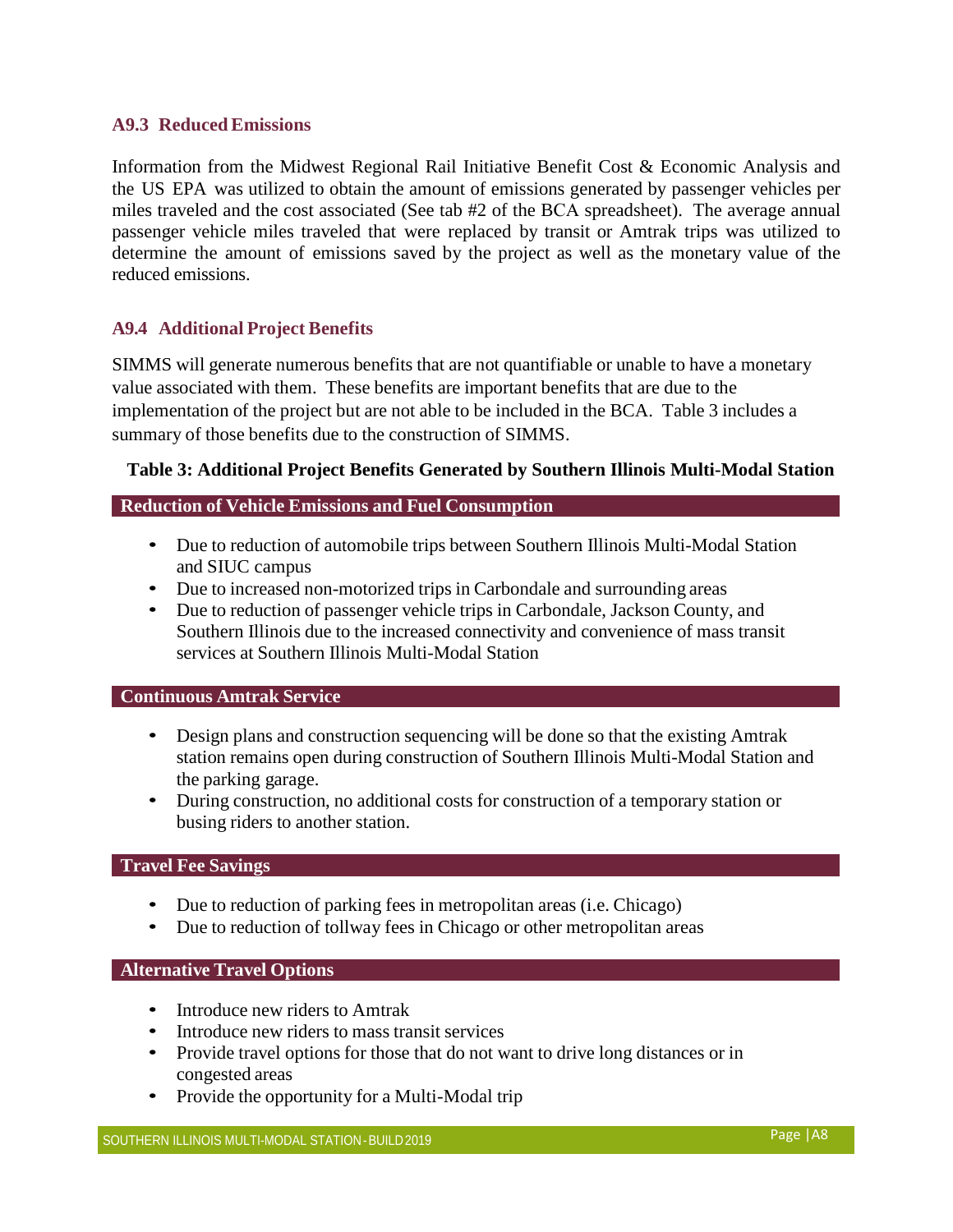- Economic travel options for students, the elderly, and economically disadvantaged populations
- Provide bike sharing and bike storage facilities at Southern Illinois Multi-Modal Station

#### **Community Development & Enhancement**

- Catalyst to promote and enhance revitalization of downtown Carbondale
- Create a modern, environmentally sustainable facility in Southern Illinois
- Enhance the landscape of Downtown for all visitors (pedestrians, bicyclists, transit riders, motorists, etc.)
- Create a Multi-Modal station that will be flexible to accommodate future travel demands
- Greet visitors and tourists arriving by train and bus to Southern Illinois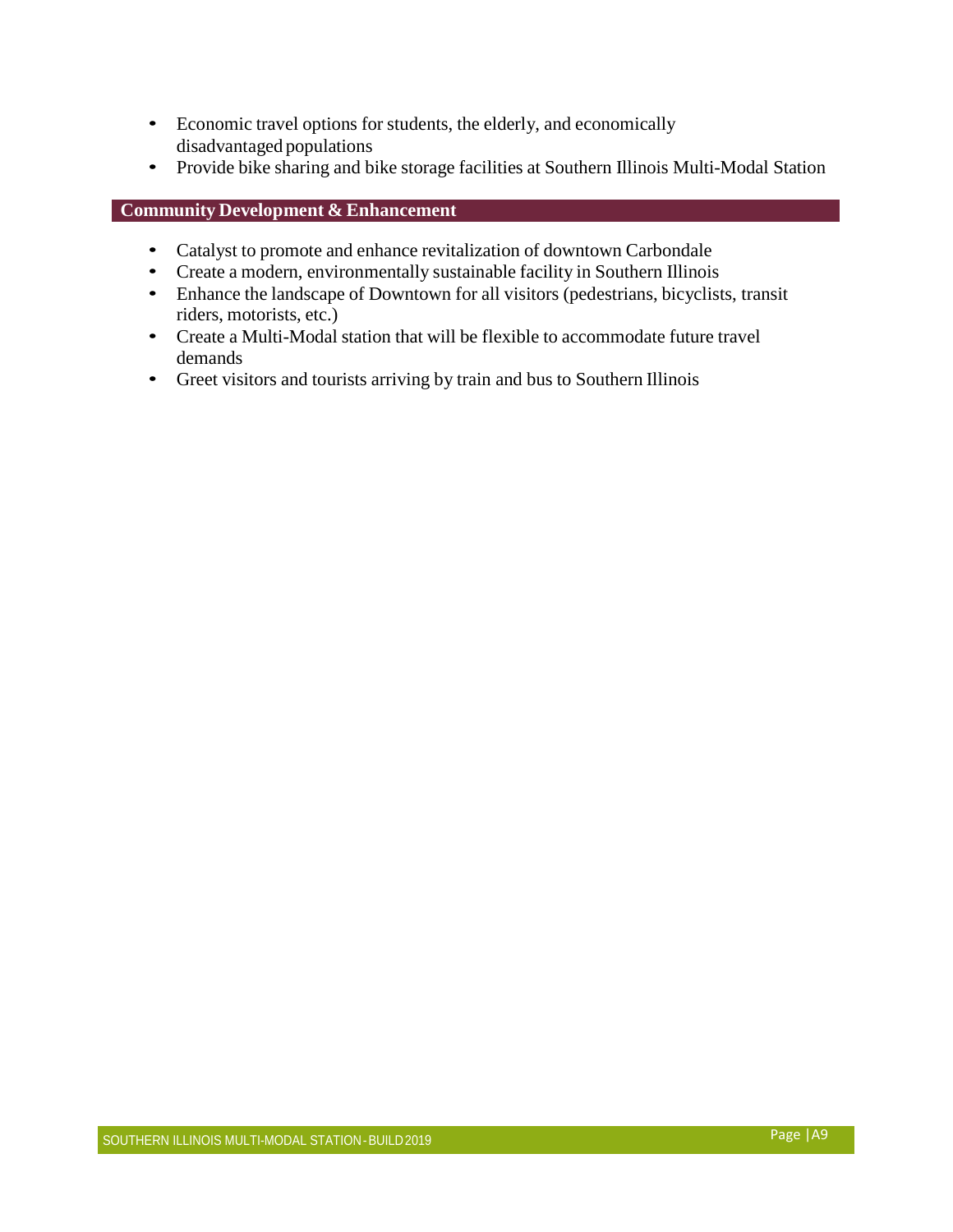## **SIMMS Benefit Cost Analysis Exhibits**

- Exhibit 1 Benefit-Cost Analysis Spreadsheet
- Exhibit 2 Illinois Crash Data

### Exhibit 3 – Supporting Information for Benefit Cost Analysis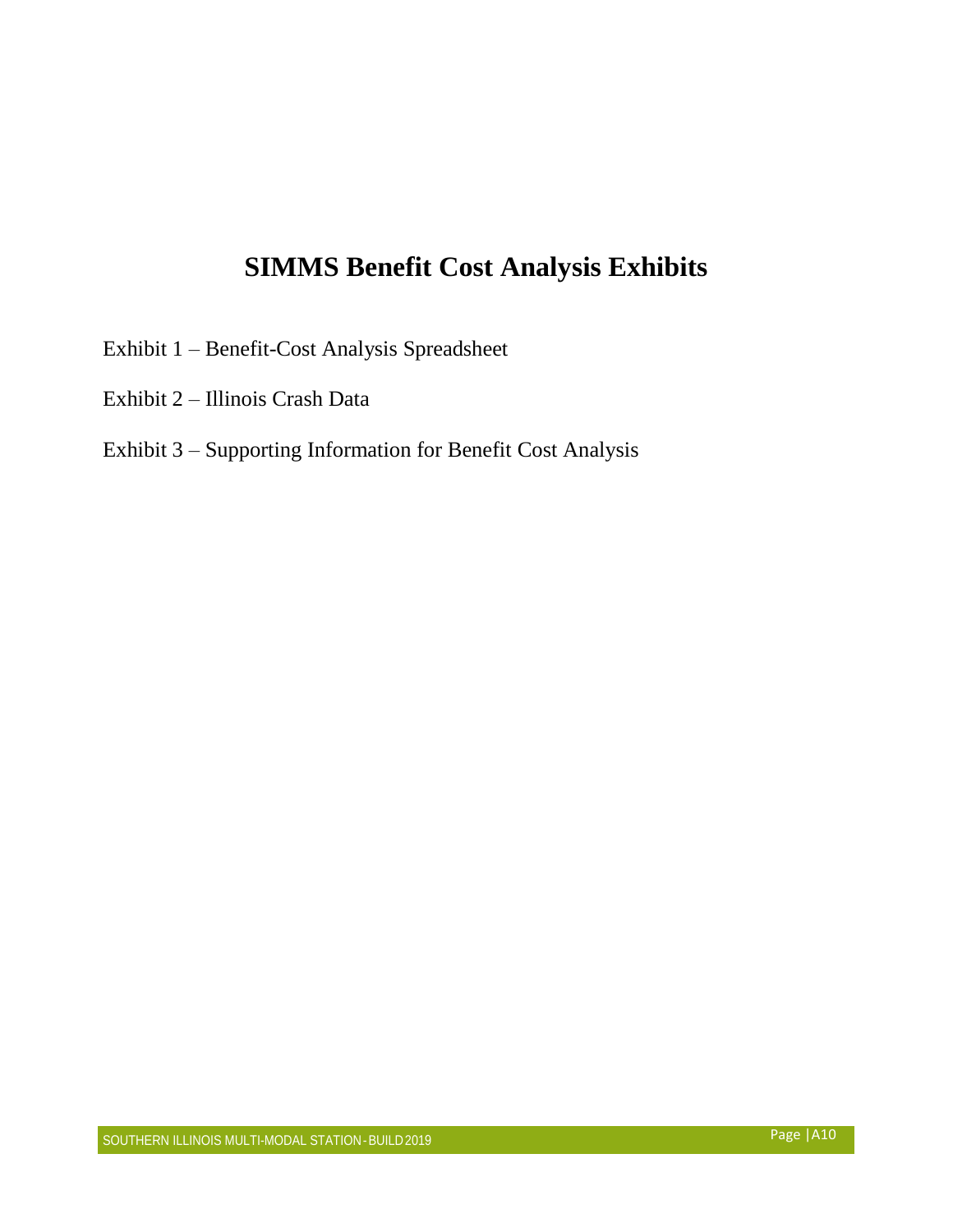\*\*\*\* 20-years after the project's completion is the cutoff point for the Amtrak growth analysis. From 2043 on, the number of new riders has been capped at 3,671. However, the benefits will continue because the facility will be operational for more than 20-years.

|                  |                |           |                                               |                                    |                                                    |                                                                |                                                   |                                    | <b>INCREASED TRANSIT AND AMTRAK RIDERSHIP</b>                                                                     |                                                |                                                                          |                 |                                             |                                           |                                           | <b>BENEFITS</b>                                   |                                                                  |                |                   |              |                     |                                                                                                                              | <b>COSTS</b>                                                       |                   |              |
|------------------|----------------|-----------|-----------------------------------------------|------------------------------------|----------------------------------------------------|----------------------------------------------------------------|---------------------------------------------------|------------------------------------|-------------------------------------------------------------------------------------------------------------------|------------------------------------------------|--------------------------------------------------------------------------|-----------------|---------------------------------------------|-------------------------------------------|-------------------------------------------|---------------------------------------------------|------------------------------------------------------------------|----------------|-------------------|--------------|---------------------|------------------------------------------------------------------------------------------------------------------------------|--------------------------------------------------------------------|-------------------|--------------|
|                  | Total<br>Amtra |           | Backgrnd<br><b>Amtrak Riders</b><br>0.80% per | Fotal New<br>\mtrak<br>Riders (Due | Amtrak<br>iders?<br>to/From<br>Chicago<br>40% (620 | <b>New Amtrak</b><br>Riders<br>to/From<br>Champaig<br>45% (362 | Amtrak<br>Riders<br>to/From<br>Memphi<br>10% (420 | New Amtrak<br>iders?<br>Orleans 5% | ncreased riders<br>using RIDES Mass<br>Transit, JCMTD, and<br>to/From New Saluki Express due<br>to project (avg m | <b>Total Passenge</b><br><b>Vehicles Miles</b> | Fuel & Vehicle<br><b>I</b> Operation &<br>Aaint. Savings @ ISavings (see | imission        | Travel Time<br><b>Savings</b><br>Congestion | Travel Time<br>Savings Varies<br>based on | <b>Crash</b><br>Reduction<br>\$20,759 per | Increase<br>Tourism du<br>to Project<br>\$151 per | ncreased<br>Business Travel<br>o New<br>Downtown<br>Hotel due to | Total Benefits | Discounted Values |              | Design and          | Station Maint. and<br>pperation \$7.01 per S.<br>New station-36,750)<br>.,400 exist. amtrak sta<br>3,400 s.f. exist. JCMTD)= | Total Annua<br>Expense<br>Design<br>Construction 8<br>Maint. (2019 | Discounted Values |              |
|                  | iders:         |           |                                               | to Project) l                      | lmiles)                                            | miles`                                                         | miles)                                            | $(1232 \text{ mi.})$               | per trip = $5.8$ )                                                                                                | <b>saved</b>                                   | \$0.54 per mile                                                          | $\vert$ tab #2) | \$28.56 per trip                            | Idestination                              | <b>I</b> crash                            | day/person                                        | Project                                                          | (2019 Dollars) | -3%               |              | <b>Construction</b> | 26,950 s.1                                                                                                                   | Dollars <sup>'</sup>                                               | 3%                |              |
|                  |                | 120,923   | 118,865                                       |                                    |                                                    |                                                                |                                                   |                                    |                                                                                                                   |                                                |                                                                          |                 |                                             |                                           |                                           |                                                   |                                                                  |                |                   |              | \$0                 | \$0∣                                                                                                                         | \$0.00                                                             | \$0               |              |
|                  |                | 124,00    | 121,890                                       |                                    |                                                    |                                                                |                                                   |                                    |                                                                                                                   |                                                |                                                                          |                 |                                             |                                           |                                           |                                                   |                                                                  |                |                   |              | \$7,440,000         | \$0                                                                                                                          | \$7,440,000                                                        | \$7,223,301       | \$6,953,271  |
| 2021             |                | 127,156   | 124,993                                       |                                    |                                                    |                                                                |                                                   |                                    |                                                                                                                   |                                                |                                                                          |                 |                                             |                                           |                                           |                                                   |                                                                  |                |                   |              | \$9,408,000         | - \$0                                                                                                                        | \$9,408,000                                                        | \$8,867,942       | \$8,217,312  |
| 2022             |                | 130,39    | 128,174                                       |                                    |                                                    |                                                                |                                                   |                                    |                                                                                                                   |                                                |                                                                          |                 |                                             |                                           |                                           |                                                   |                                                                  |                |                   |              | \$3,760,000         | \$94,459.75                                                                                                                  | \$3,854,460                                                        | \$3,527,37        | \$3,146,387  |
| 2023             |                | 133,71    | 131,436                                       | 2,275                              | 910                                                | 1024                                                           | 228                                               |                                    | 15118                                                                                                             | 1,258,18                                       | \$679,417                                                                | \$7,405         | \$64,974                                    | \$211,503                                 | \$81,261                                  | \$163,175                                         | \$544,215                                                        | \$1,751,95     | \$1,556,58        | \$1,336,555  | \$0                 | \$188,920                                                                                                                    | \$188,920                                                          | \$167,853         | \$144,126    |
| 202              |                | 137,11    | 134,781                                       | 2,333                              | 933                                                | 1050                                                           | 233                                               |                                    | 15420                                                                                                             | 1,289,86                                       | \$696,528                                                                | \$7,592         | \$66,63                                     | \$216,885                                 | \$83,307                                  | \$167,348                                         | \$544,215                                                        | \$1,782,51     | \$1,537,61        | \$1,270,906  | \$0\$               | \$188,920                                                                                                                    | \$188,920                                                          | \$162,964         | \$134,697    |
| 202              |                | 140,60    | 138,211                                       | 2,393                              | 957                                                | 1077                                                           | 239                                               | 120                                | 15729                                                                                                             | 1,322,333                                      | \$714,060                                                                | \$7,784         | \$68,339                                    | \$222,40                                  | \$85,404                                  | \$171,625                                         | \$544,215                                                        | \$1,813,83     | \$1,519,05        | \$1,208,632  | \$0                 | \$188,920                                                                                                                    | \$188,920                                                          | \$158,21          | \$125,885    |
| 202(             |                | 144,18    | 141,728                                       | 2,454                              | 982                                                | 1104                                                           | 245                                               |                                    | 16043                                                                                                             | 1,355,76                                       | \$732,114                                                                | \$7,979         | \$70,094                                    | \$228,06                                  | \$87,563                                  | \$176,032                                         | \$544,215                                                        | \$1,846,062    | \$1,501,01        | \$1,149,63   | \$0                 | \$188,920                                                                                                                    | \$188,920                                                          | \$153,609         | \$117,650    |
|                  |                | 147,85    | 145,335                                       | 2,517                              | 1007                                               | 1133                                                           | 252                                               |                                    | 16364                                                                                                             | 1,389,790                                      | \$750,486                                                                | \$8,179         | \$71,879                                    | \$233,869                                 | \$89,761                                  | \$180,515                                         | \$544,215                                                        | \$1,878,90     | \$1,483,224       | \$1,093,539  | \$0                 | \$188,920                                                                                                                    | \$188,920                                                          | \$149,135         | \$109,953    |
|                  |                | 151,61    | 149,034                                       | 2,581                              | 1032                                               | 1161                                                           | 258                                               | 12QI                               | 16691                                                                                                             | 1,424,56!                                      | \$769,265                                                                | \$8,384         | \$73,704                                    | \$239,82                                  | \$92,007                                  | \$185,099                                         | \$544,215                                                        | \$1,912,49     | \$1,465,76        | \$1,040,270  | \$0                 | \$188,920                                                                                                                    | \$188,920                                                          | \$144,791         | \$102,760    |
| 2029             |                | 155,47    | 152,827                                       | 2,646                              | 1059                                               | 1191                                                           | 265                                               | 1321                               | 17025                                                                                                             | 1,460,288                                      | \$788,556                                                                | \$8,593         | \$75,579                                    | \$245,925                                 | \$94,314                                  | \$189,809                                         | \$544,215                                                        | \$1,946,990    | \$1,448,744       | \$989,751    | \$0\$               | \$188,920                                                                                                                    | \$188,920                                                          | \$140,574         | \$96,037     |
| 203              |                | 159,43    | 156,717                                       | 2,713                              | 1085                                               | 1221                                                           | 271                                               | 136I                               | 17366                                                                                                             | 1,496,67                                       | \$808,202                                                                | \$8,810         | \$77,489                                    | \$252,184                                 | \$96,664                                  | \$194,605                                         | \$544,215                                                        | \$1,982,169    | \$1,431,961       | \$941,714    | \$0                 | \$188,920                                                                                                                    | \$188,920                                                          | \$136,479         | \$89,754     |
| 203 <sup>2</sup> |                | 163,488   | 160,705                                       | 2,783                              | 1113                                               | 1252                                                           | 278                                               |                                    | 17713                                                                                                             | 1,534,483                                      | \$828,621                                                                | \$9,031         | \$79,477                                    | \$258,602                                 | \$99,106                                  | \$199,596                                         | \$544,215                                                        | \$2,018,647    | \$1,415,838       | \$896,303    | \$0                 | \$188,920                                                                                                                    | \$188,920                                                          | \$132,504         | \$83,883     |
| 2032             |                | 167,64    | 164,795                                       | 2,854                              | 1141                                               | 1284                                                           | 285                                               | 143I                               | 18067                                                                                                             | 1,572,988                                      | \$849,413                                                                | \$9,258         | \$81,500                                    | \$265,18                                  | \$101,593                                 | \$204,677                                         | \$544,215                                                        | \$2,055,83     | \$1,399,926       | \$853,100    | \$0                 | \$188,920                                                                                                                    | \$188,920                                                          | \$128,645         | \$78,395     |
| 203              |                | 171,91    | 168,989                                       | 2,926                              | 1171                                               | 1317                                                           | 293                                               | 146I                               | 18429                                                                                                             | 1,612,50                                       | \$870,755                                                                | \$9,490         | \$83,577                                    | \$271,93                                  | \$104,145                                 | \$209,895                                         | \$544,215                                                        | \$2,094,00     | \$1,384,386       | \$812,093    | \$0                 | \$188,920                                                                                                                    | \$188,920                                                          | \$124,898         | \$73,266     |
| 2034             |                | 176,29    | 173,290                                       | 3,001                              | 1200                                               | 1350                                                           | 300                                               | 150                                | 18797                                                                                                             | 1,652,89                                       | \$892,561                                                                | \$9,729         | \$85,700                                    | \$278,85                                  | \$106,753                                 | \$215,226                                         | \$544,215                                                        | \$2,133,03     | \$1,369,115       | \$773,111    | \$0                 | \$188,920                                                                                                                    | \$188,920                                                          | \$121,260         | \$68,473     |
| 203              |                | 180,77    | 177,700                                       | 3,077                              | 1231                                               | 1385                                                           | 308                                               | 154l                               | 19173                                                                                                             | 1,694,52                                       | \$915,044                                                                | \$9,974         | \$87,890                                    | \$285,950                                 | \$109,443                                 | \$220,726                                         | \$544,215                                                        | \$2,173,243    | \$1,354,293       | \$736,153    | \$0                 | \$188,920                                                                                                                    | \$188,920                                                          | \$117,728         | \$63,994     |
|                  |                | 185,37    | 182,222                                       | 3,156                              | 1263                                               | 1420                                                           | 316                                               | 1581                               | 19557                                                                                                             | 1,737,33                                       | \$938,159                                                                | \$10,224        | \$90,143                                    | \$293,227                                 | \$112,207                                 | \$226,384                                         | \$544,215                                                        | \$2,214,55     | \$1,339,844       | \$701,073    | \$0                 | \$188,920                                                                                                                    | \$188,920                                                          | \$114,299         | \$59,807     |
| 2037             |                | 190,09    | 186,860                                       | 3,236                              | 1294                                               | 1456                                                           | 324                                               | 162                                | 19948                                                                                                             | 1,780,745                                      | \$961,602                                                                | \$10,479        | \$92,427                                    | \$300,69                                  | \$115,013                                 | \$232,120                                         | \$544,215                                                        | \$2,256,544    | \$1,325,482       | \$667,630    | \$0\$               | \$188,920                                                                                                                    | \$188,920                                                          | \$110,970         | \$55,894     |
| 2038             |                | 194,93    | 191,616                                       | 3,318                              | 1327                                               | 1493                                                           | 332                                               | <b>166</b>                         | 20347                                                                                                             | 1,825,27                                       | \$985,646                                                                | \$10,744        | \$94,770                                    | \$308,342                                 | \$117,887                                 | \$238,004                                         | \$544,215                                                        | \$2,299,60     | \$1,311,435       | \$635,861    | \$0                 | \$188,920                                                                                                                    | \$188,920                                                          | \$107,738         | \$52,238     |
|                  |                | 199,89    | 196,492                                       | 3,403                              | 1361                                               | 1532                                                           | 340                                               |                                    | 20754                                                                                                             | 1,871,454                                      | \$1,010,585                                                              | \$11,013        | \$97,203                                    | \$316,189                                 | \$120,870                                 | \$244,113                                         | \$544,215                                                        | \$2,344,188    | \$1,297,920       | \$605,783    | \$0                 | \$188,920                                                                                                                    | \$188,920                                                          | \$104,600         | \$48,820     |
| 2040             |                | 204,98    | 201,493                                       | 3,490                              | 1396                                               | 1570                                                           | 349                                               | 1741                               | 21169                                                                                                             | 1,918,33                                       | \$1,035,900                                                              | \$11,290        | \$99,672                                    | \$324,23                                  | \$123,897                                 | \$250,313                                         | \$544,215                                                        | \$2,389,52     | \$1,284,487       | \$577,101    | \$0                 | \$188,920                                                                                                                    | \$188,920                                                          | \$101,554         | \$45,627     |
| 2041             |                | 210,200   | 206,621                                       | 3,579                              | 1432                                               | 1610                                                           | 358                                               |                                    | 21592                                                                                                             | 1,966,538                                      | \$1,061,930                                                              | \$11,575        | \$102,211                                   | \$332,488                                 | \$127,011                                 | \$256,691                                         | \$544,215                                                        | \$2,436,121    | \$1,271,393       | \$549,865    | \$0\$               | \$188,920                                                                                                                    | \$188,920                                                          | \$98,596          | \$42,642     |
| 2042             |                | 215,550   | 211,879                                       | 3,671                              | 1468                                               | 1652                                                           | 367                                               | 184                                | 22024                                                                                                             | 2,016,217                                      | \$1,088,757                                                              | \$11,590        | \$104,830                                   | \$340,950                                 | \$130,219                                 | \$263,267                                         | \$544,215                                                        | \$2,483,829    | \$1,258,535       | \$523,956    | \$0                 | \$188,920                                                                                                                    | \$188,920                                                          | \$95,724          | \$39,852     |
| *****<br>2043    |                | 215,550   | 211,879                                       | 3,671                              | 1468                                               | 1652                                                           | 367                                               | 184                                | 22465                                                                                                             | 2,018,772                                      | \$1,090,137                                                              | \$11,605        | \$104,830                                   | \$340,950                                 | \$130,384                                 | \$263,267                                         | \$544,215                                                        | \$2,485,388    | \$1,222,646       | \$489,986    | \$0                 | \$188,920                                                                                                                    | \$188,920                                                          | \$92,936          | \$37,245     |
| 2044             |                | 215,550   | 211,879                                       | 3,671                              | 1468                                               | 1652                                                           | 367                                               | 184I                               | 22914                                                                                                             | 2,021,378                                      | \$1,091,544                                                              | \$11,620        | \$104,830                                   | \$340,95                                  | \$130,552                                 | \$263,267                                         | \$544,215                                                        | \$2,486,979    | \$1,187,795       | \$458,224    | \$0                 | \$188,920                                                                                                                    | \$188,920                                                          | \$90,229          | \$34,808     |
| 2045             |                | 215,550   | 211,879                                       | 3,671                              | 1468                                               | 1652                                                           | 367                                               | 184                                | 23372                                                                                                             | 2,024,036                                      | \$1,092,979                                                              | \$11,636        | \$104,830                                   | \$340,950                                 | \$130,724                                 | \$263,267                                         | \$544,215                                                        | \$2,488,601    | \$1,153,951       | \$428,526    | \$0\$               | \$188,920                                                                                                                    | \$188,920                                                          | \$87,601          | \$32,531     |
| 2046             |                | 215,550   | 211,879                                       | 3,671                              | 1468                                               | 1652                                                           | 367                                               | 184                                | 23840                                                                                                             | 2,026,747                                      | \$1,094,443                                                              | \$11,652        | \$104,830                                   | \$340,950                                 | \$130,899                                 | \$263,267                                         | \$544,215                                                        | \$2,490,256    | \$1,121,086       | \$400,758    | \$0                 | \$188,920                                                                                                                    | \$188,920                                                          | \$85,049          | \$30,403     |
|                  |                | 215,550   | 211,879                                       | 3,671                              | 1468                                               | 1652                                                           | 367                                               | 1841                               | 24316                                                                                                             | 2,029,512                                      | \$1,095,937                                                              | \$11,668        | \$104,830                                   | \$340,950                                 | \$131,078                                 | \$263,267                                         | \$544,215                                                        | \$2,491,945    | \$1,089,171       | \$374,794    | \$0                 | \$188,920                                                                                                                    | \$188,920                                                          | \$82,572          | \$28,414     |
| 2048             |                | 215,550   | 211,879                                       | 3,671                              | 1468                                               | 1652                                                           | 367                                               | 184                                | 24803                                                                                                             | 2,032,333                                      | \$1,097,460                                                              | \$11,684        | \$104,830                                   | \$340,950                                 | \$131,260                                 | \$263,267                                         | \$544,215                                                        | \$2,493,666    | \$1,058,178       | \$350,517    | \$0                 | \$188,920                                                                                                                    | \$188,920                                                          | \$80,167          | \$26,555     |
| 2049             |                | 215,550   | 211,879                                       | 3,671                              | 1468                                               | 1652                                                           | 367                                               | 184                                | 25299                                                                                                             | 2,035,21                                       | \$1,099,013                                                              | \$11,701        | \$104,830                                   | \$340,950                                 | \$131,446                                 | \$263,267                                         | \$544,215                                                        | \$2,495,423    | \$1,028,081       | \$327,816    | \$0                 | \$188,920                                                                                                                    | \$188,920                                                          | \$77,832          | \$24,818     |
| 2050             |                | 215,550   | 211,879                                       | 3,671                              | 1468                                               | 1652                                                           | 367                                               | 184                                | 25805                                                                                                             | 2,038,145                                      | \$1,100,598                                                              | \$11,719        | \$104,830                                   | \$340,950                                 | \$131,635                                 | \$263,267                                         | \$544,215                                                        | \$2,497,214    | \$998,854         | \$306,590    | \$0\$               | \$188,920                                                                                                                    | \$188,920                                                          | \$75,565          | \$23,194     |
| 2051             |                | 215,550   | 211,879                                       | 3,671                              | 1468                                               | 1652                                                           | 367                                               | 184                                | 26321                                                                                                             | 2,041,138                                      | \$1,102,215                                                              | \$11,736        | \$104,830                                   | \$340,950                                 | \$131,829                                 | \$263,267                                         | \$544,215                                                        | \$2,499,041    | \$970,470         | \$286,743    | \$0                 | \$188,920                                                                                                                    | \$188,920                                                          | \$73,364          | \$21,677     |
| 2052             |                | 215,550   | 211,879                                       | 3,671                              | 1468                                               | 1652                                                           | 367                                               | 184                                | 26847                                                                                                             | 2,044,191                                      | \$1,103,863                                                              | \$11,754        | \$104,830                                   | \$340,950                                 | \$132,026                                 | \$263,267                                         | \$544,215                                                        | \$2,500,905    | \$942,907         | \$268,184    | \$0                 | \$188,920                                                                                                                    | \$188,920                                                          | \$71,228          | \$20,259     |
| 2053             |                | 215,550   | 211,879                                       | 3,671                              | 1468                                               | 1652                                                           | 367                                               | 184                                | 27384                                                                                                             | 2,047,306                                      | \$1,105,545                                                              | \$11,772        | \$104,830                                   | \$340,950                                 | \$132,227                                 | \$263,267                                         | \$544,215                                                        | \$2,502,806    | \$916,140         | \$250,830    | \$0\$               | \$188,920                                                                                                                    | \$188,920                                                          | \$69,153          | \$18,933     |
| 2054             |                | 215,550   | 211,879                                       | 3,671                              | 1468                                               | 1652                                                           | 367                                               | 184                                | 27932                                                                                                             | 2,050,482                                      | \$1,107,260                                                              | \$11,791        | \$104,830                                   | \$340,950                                 | \$132,432                                 | \$263,267                                         | \$544,215                                                        | \$2,504,745    | \$890,145         | \$234,602    | \$0\$               | \$188,920                                                                                                                    | \$188,920                                                          | \$67,139          | \$17,695     |
| 2055             |                | 215,550   | 211,879                                       | 3,671                              | 1468                                               | 1652                                                           | 367                                               | 184                                | 28490                                                                                                             | 2,053,722                                      | \$1,109,010                                                              | \$11,810        | \$104,830                                   | \$340,950                                 | \$132,641                                 | \$263,267                                         | \$544,215                                                        | \$2,506,723    | \$864,901         | \$219,427    | \$0\$               | \$188,920                                                                                                                    | \$188,920                                                          | \$65,183          | \$16,537     |
| 2056             |                | 215,550   | 211,879                                       | 3,671                              | 1468                                               | 1652                                                           | 367                                               | 184                                | 29060                                                                                                             | 2,057,027                                      | \$1,110,795                                                              | \$11,829        | \$104,830                                   | \$340,950                                 | \$132,855                                 | \$263,267                                         | \$544,215                                                        | \$2,508,741    | \$840,385         | \$205,237    | \$0                 | \$188,920                                                                                                                    | \$188,920                                                          | \$63,285          | \$15,455     |
| 2057             |                | 215,550   | 211,879                                       | 3,671                              | 1468                                               | 1652                                                           | 367                                               | 184I                               | 29642                                                                                                             | 2,060,398                                      | \$1,112,615                                                              | \$11,849        | \$104,830                                   | \$340,95                                  | \$133,073                                 | \$263,267                                         | \$544,215                                                        | \$2,510,799    | \$816,577         | \$191,968    | \$0                 | \$188,920                                                                                                                    | \$188,920                                                          | \$61,442          | \$14,444     |
| 2058             |                | 215,550   | 211,879                                       | 3,671                              | 1468                                               | 1652                                                           | 367                                               | 184                                | 30234                                                                                                             | 2,063,837                                      | \$1,114,472                                                              | \$11,869        | \$104,830                                   | \$340,950                                 | \$133,295                                 | \$263,267                                         | \$544,215                                                        | \$2,512,898    | \$793,456         | \$179,559    | \$0\$               | \$188,920                                                                                                                    | \$188,920                                                          | \$59,652          | \$13,499     |
| 2059             |                | 215,550   | 211,879                                       | 3,671                              | 1468                                               | 1652                                                           | 367                                               | 184                                | 30839                                                                                                             | 2,067,344                                      | \$1,116,366                                                              | \$11,889        | \$104,830                                   | \$340,950                                 | \$133,521                                 | \$263,267                                         | \$544,215                                                        | \$2,515,038    | \$771,002         | \$167,955    | \$0\$               | \$188,920                                                                                                                    | \$188,920                                                          | \$57,915          | \$12,616     |
| 2060             |                | 215,550   | 211,879                                       | 3,671                              | 1468                                               | 1652                                                           | 367                                               | 184                                | 31456                                                                                                             | 2,070,921                                      | \$1,118,297                                                              | \$11,910        | \$104,830                                   | \$340,950                                 | \$133,752                                 | \$263,267                                         | \$544,215                                                        | \$2,517,222    | \$749,196         | \$157,104    | \$0                 | \$188,920                                                                                                                    | \$188,920                                                          | \$56,228          | \$11,791     |
| 2061             |                | 215,550   | 211,879                                       | 3,671                              | 1468                                               | 1652                                                           | 367                                               | 184                                | 32085                                                                                                             | 2,074,570                                      | \$1,120,268                                                              | \$11,932        | \$104,830                                   | \$340,950                                 | \$133,988                                 | \$263,267                                         | \$544,215                                                        | \$2,519,450    | \$728,018         | \$146,956    | \$0                 | \$188,920                                                                                                                    | \$188,920                                                          | \$54,590          | \$11,019     |
| 2062             |                | 215,550   | 211,879                                       | 3,671                              | 1468                                               | 1652                                                           | 367                                               | 184                                | 32727                                                                                                             | 2,078,292                                      | \$1,122,278                                                              | \$419,771       | \$104,830                                   | \$340,950                                 | \$134,228                                 | \$263,267                                         | \$544,215                                                        | \$2,929,539    | \$821,862         | \$159,697    | \$0\$               | \$188,920                                                                                                                    | \$188,920                                                          | \$53,000          | \$10,299     |
|                  |                | 8,244,601 | 8,104,233                                     | 131,817                            | 52,727                                             | 59,318                                                         | 13,182                                            | 6,591                              | 913,157                                                                                                           | \$73,116,106                                   | \$39,482,697                                                             | \$832,319       | \$3,764,691                                 | \$12,246,299                              | \$4,722,269                               | \$9,454,567                                       | \$21,768,600                                                     | \$92,271,443   | \$46,921,443      | \$22,968,503 | \$20,608,000        | \$7,651,240                                                                                                                  | \$28,259,240                                                       | \$23,614,889      | \$20,372,914 |

| ever, the benefits will continue |                  |              | <b>Benefit Cost Analysis Summary</b> |               |  |  |  |
|----------------------------------|------------------|--------------|--------------------------------------|---------------|--|--|--|
|                                  |                  | <b>Total</b> | Discounted 3%                        | Discounted 7% |  |  |  |
|                                  | <b>Benefits</b>  | \$92,271,443 | \$46,921,443                         | \$22,968,503  |  |  |  |
|                                  | Costs            | \$28,259,240 | \$23,614,889                         | \$20,372,914  |  |  |  |
|                                  | <b>B/C Ratio</b> | 3.265177814  | 1.986943198                          | 1.127403913   |  |  |  |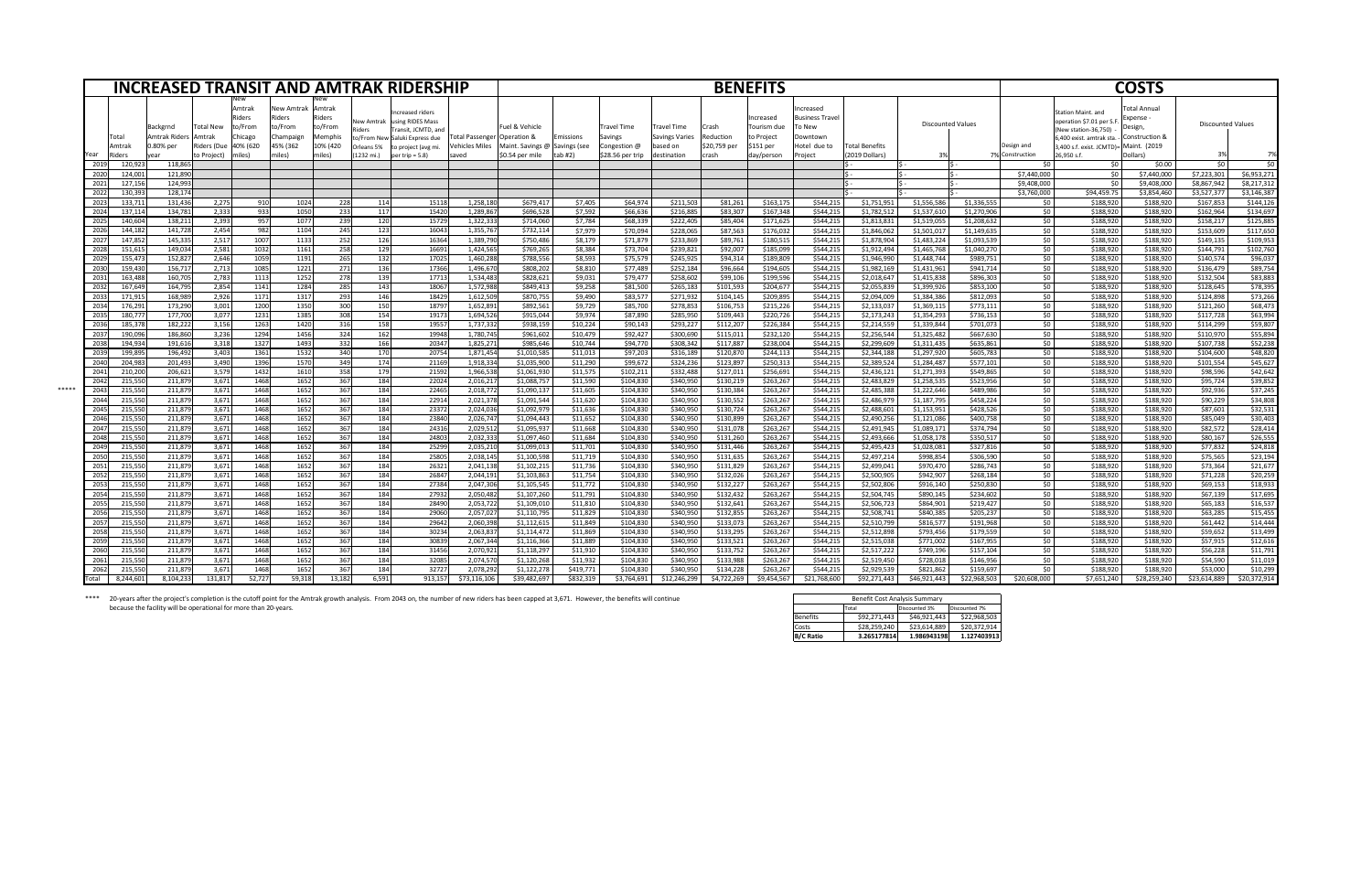#### **Illinois Crashes**

*[\(www.idot.illiinois.gov/transportation-system/safety/Illinois-Roadway-Crash-Data\)](http://www.idot.illiinois.gov/transportation-system/safety/Illinois-Roadway-Crash-Data))*

|                     | <b>Total</b>   | <b>Injury</b>  |                   | <b>Vehicle Miles</b> | Crashes/           | <b>Total Estimated</b> | Average         |
|---------------------|----------------|----------------|-------------------|----------------------|--------------------|------------------------|-----------------|
| Year                | <b>Crashes</b> | <b>Crashes</b> | <b>Fatalities</b> | <b>Traveled</b>      | <b>Million VMT</b> | Cost (IL)              | Cost/Crash      |
| 2014                | 296,049        | 61,084         | 845               | 105,031,931,935      | 2.8187             |                        | \$              |
| 2013                | 285,477        | 61,001         | 895               | 105,475,516,461      | 2.7066             |                        | \$              |
| 2012                | 274,111        | 60,252         | 886               | 104,456,093,156      | 2.6242             |                        | \$              |
| 2011                | 281,788        | 84,172         | 835               | 103,369,436,684      | 2.7260             | \$5,500,000,000        | 19,518.22<br>\$ |
| 2010                | 289,260        | 88,937         | 858               | 105,742,171,123      | 2.7355             | \$5,300,000,000        | 18,322.62<br>\$ |
| 2009                | 292,106        | 89,090         | 832               | 105,734,665,833      | 2.7626             | \$5,300,000,000        | 18,144.10<br>\$ |
| 2008                | 408,258        | 94,021         | 950               | 105,636,173,601      | 3.8648             | \$6,200,000,000        | 15,186.48<br>\$ |
| 2007                | 422,778        | 103,156        | 1,126             | 107,403,168,918      | 3.9364             | \$11,500,000,000       | 27,201.04<br>\$ |
| 2006                | 408,670        | 106,918        | 1,136             | 106,812,529,371      | 3.8260             | \$10,700,000,000       | \$26,182.49     |
| Average             |                |                |                   |                      |                    |                        |                 |
| $(9 \text{ years})$ | 328,722        | 83,181         | 929               | 105,517,965,231      | 3.1112             |                        | 20,759.16       |

• The cumulative increase in passenger trips from and to the rural areas is shown in Column 8 The cumulative increased ridership is converted to a reduction in annual passenger car miles

 Currently 18% of Saluki Express riders use RMTD for trips outside of Carbondale. That percentage is expected to increase to 21%, 24% and 26% in the subsequent years (Column 2). The current annual trips provided by the local transit providers (RMTD, JCMTD, SMTD & SCT) is

 The SIMMS is expected to result in a significant increase in overall ridership of the local transit system due to improved interconnectivity, visibility and convenience. The estimated growth rate is 10% in year 1, 10 % in year 2, 5% in year 3 and 1% thereafter. This growth rate is

• The overall sum of trips to and from the rural areas is shown in Column 7

- (Column 1)
- 
- listed in columns 3-6
- applied to columns 3-6.
- 
- 
- using the average transit rider trip distance of 5.8 miles.
- the current Federal mileage reimbursement rate.

• Saluki Express current annual passenger trips is 480,000 with projected growth of 1% annually

This reduction in passenger car miles is converted to dollars in the Benefit Cost Analysis using

|                                                                                                  |                                                                 |                                                                                         |                                                                                           | <b>TRANSIT RIDERSHIP DATA</b>                                                             |                                                                                                 |                                                                                         |                                                                                           |                                                                                                    |  |
|--------------------------------------------------------------------------------------------------|-----------------------------------------------------------------|-----------------------------------------------------------------------------------------|-------------------------------------------------------------------------------------------|-------------------------------------------------------------------------------------------|-------------------------------------------------------------------------------------------------|-----------------------------------------------------------------------------------------|-------------------------------------------------------------------------------------------|----------------------------------------------------------------------------------------------------|--|
|                                                                                                  | (1)                                                             | (2)                                                                                     | (3)                                                                                       | (4)                                                                                       | (5)                                                                                             | (6)                                                                                     | (7)                                                                                       | (8)                                                                                                |  |
|                                                                                                  | <b>SALUKI EXPRESS</b><br><b>ANNUAL TRIPS</b><br><b>PROVIDED</b> | <b>PROJECTED TRIPS</b><br><b>FROM SALUKI</b><br><b>EXPRESS TO</b><br><b>RURAL AREAS</b> | <b>JCMTD TRIPS</b><br>IN/OUT OF<br><b>CARBONDALE</b><br><b>FROM RURAL</b><br><b>AREAS</b> | <b>RIDES TRIPS</b><br><b>IN/OUT OF</b><br>CARBONDALE<br><b>FROM RURAL</b><br><b>AREAS</b> | <b>SMTD TRIPS</b><br><b>IN/OUT OF</b><br><b>CARBONDALE</b><br><b>FROM RURAL</b><br><b>AREAS</b> | <b>SCT TRIPS</b><br>IN/OUT OF<br><b>CARBONDALE</b><br><b>FROM RURAL</b><br><b>AREAS</b> | <b>TOTAL TRIPS</b><br>IN/OUT OF<br><b>CARBONDALE</b><br><b>FROM RURAL</b><br><b>AREAS</b> | <b>CUMULATIVE</b><br><b>INCREASED</b><br><b>TRANSIT</b><br><b>RIDERSHIP DUE</b><br><b>TO SIMMS</b> |  |
| <b>CURRENT</b>                                                                                   | 480,000                                                         | 86,400                                                                                  | 38,965                                                                                    | 37,900                                                                                    | 2,991                                                                                           | 845                                                                                     | 167,101                                                                                   |                                                                                                    |  |
| 1ST YR                                                                                           | 484,800                                                         | 100,800                                                                                 | 42,862                                                                                    | 41,690                                                                                    | 3,290                                                                                           | 930                                                                                     | 189,571                                                                                   | 18,957                                                                                             |  |
| 2ND YR                                                                                           | 489,648                                                         | 116,352                                                                                 | 47,148                                                                                    | 45,859                                                                                    | 3,619                                                                                           | 1,022                                                                                   | 214,000                                                                                   | 40,357                                                                                             |  |
| 3RD YR                                                                                           | 494,544                                                         | 127,308                                                                                 | 49,505                                                                                    | 48,152                                                                                    | 3,800                                                                                           | 1,074                                                                                   | 229,839                                                                                   | 51,057                                                                                             |  |
| 4TH YR                                                                                           | 499,490                                                         | 133,527                                                                                 | 50,000                                                                                    | 48,633                                                                                    | 3,838                                                                                           | 1,084                                                                                   | 237,083                                                                                   | 53,356                                                                                             |  |
|                                                                                                  | TOTALS<br>2,448,482<br>564,387                                  |                                                                                         | 228,479                                                                                   | 222,234                                                                                   | 17,538                                                                                          | 4,955                                                                                   | 1,037,594                                                                                 | 163,727                                                                                            |  |
| Projected Growth: Saluki Express 1% annually                                                     |                                                                 |                                                                                         |                                                                                           |                                                                                           |                                                                                                 |                                                                                         |                                                                                           |                                                                                                    |  |
| Increase in trips due to SIMMS Project: 10% in year 1, 10% in year 2, 5% in year 3, 1% therafter |                                                                 |                                                                                         |                                                                                           |                                                                                           |                                                                                                 |                                                                                         |                                                                                           |                                                                                                    |  |

Source: RIDES, JCMTD, SMTD & SCT